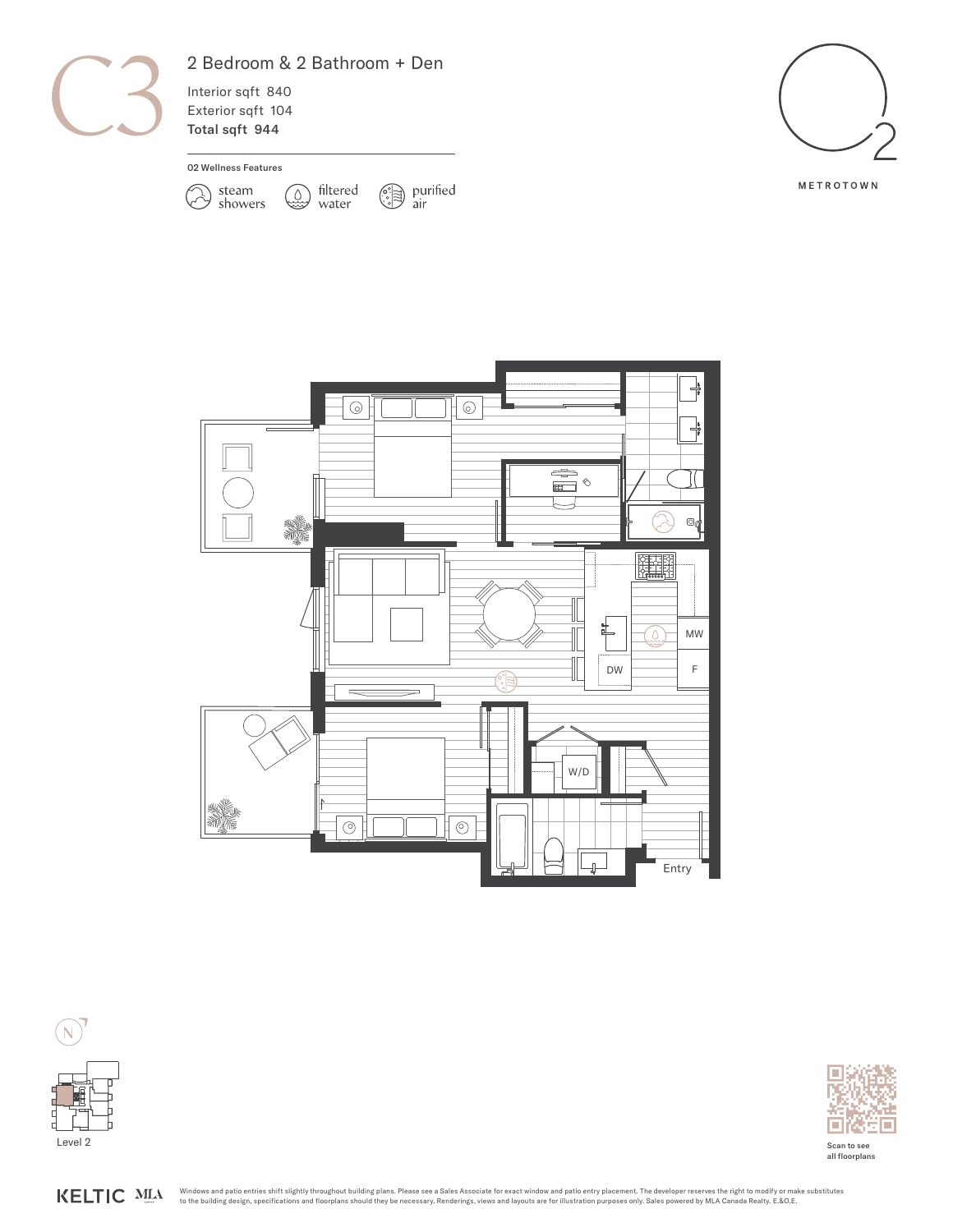





Scan to see all floorplans

Windows and patio entries shift slightly throughout building plans. Please see a Sales Associate for exact window and patio entry placement. The developer reserves the right to modify or make substitutes KELTIC MLA to the building design, specifications and floorplans should they be necessary. Renderings, views and layouts are for illustration purposes only. Sales powered by MLA Canada Realty. E.&O.E.